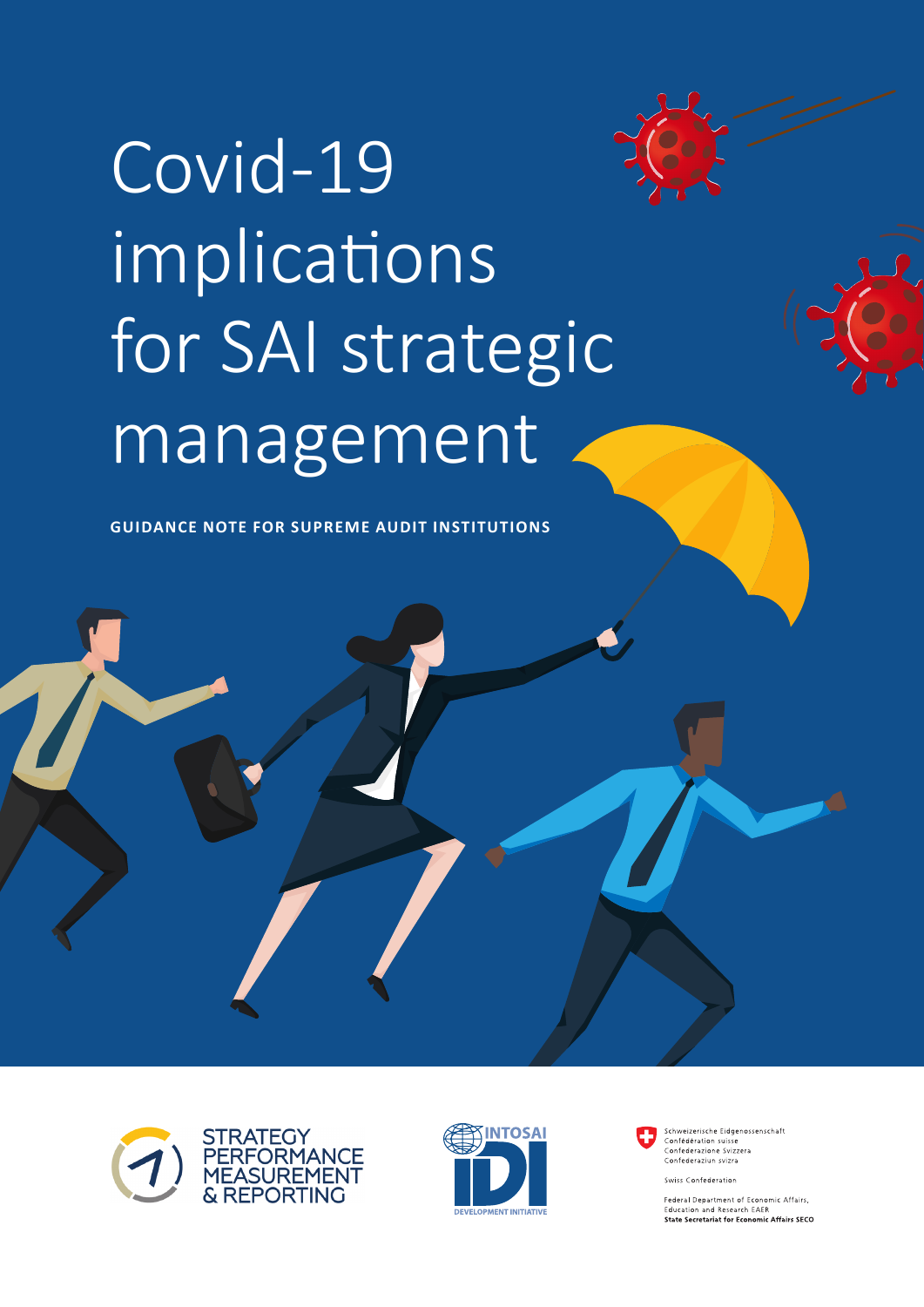# **Covid-19 implications for SAI strategic management**

Guidance note for Supreme Audit Institutions

*The objective of this guidance note is to explore the implications of the unfolding COVID-19 pandemic from the perspective of the strategic management of Supreme Audit Institutions (SAIs). It examines the risks and opportunities, as well as the potential strategic and operational challenges, choices and dilemmas SAIs may face in this situation, distinguishing between several response stages. The guidance note furthermore provides suggestions for potential strategic management responses that SAI leadership could consider in order to ensure it fulfils its mandate, improves its performance and adds value in the context of the COVID-19 crisis.*

*The guidance note represents the subjective view of its authors, namely the Strategy, Perfor*mance Measurement and Reporting (SPMR) team at the INTOSAI Development Initiative (IDI)<sup>1</sup>. *SPMR is financially supported by the Swiss State Secretariat for Economic Affairs (SECO). The note has benefitted from consultation and feedback from SAI staff across various continents and country socio-economic contexts.* 

1. For further reading on the SPMR approach to SAI strategic management, consult the draft SAI Strategic Management Handbook, available at https://www.idi.no/en/idi-cpd/sai-strategy-performance-measurement-and-reporting/news/ item/453-sai-strategic-management-handbook-exposure-draft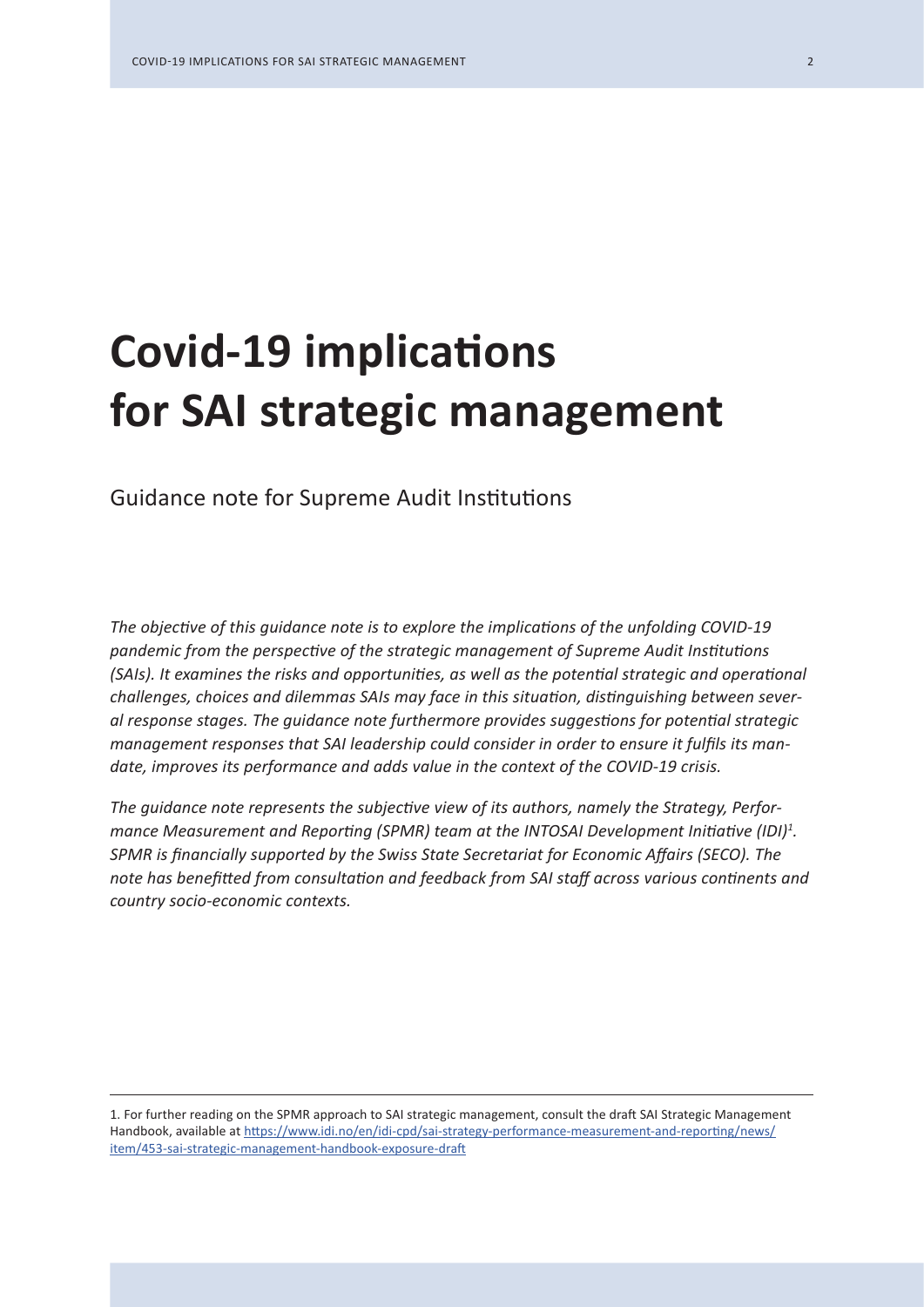# I. Context and rationale of this guidance note

# *The pandemic affects both developed and developing economics in unprecedented ways…*

The rapidly evolving COVID-19 pandemic represents an enormous challenge to governments and populations worldwide. The economic and social ramifications of the virus are already affecting both developed and developing countries to a great extent. They include unprecedented levels of unemployment and loss of economic activity across all sectors, as well as exacerbated inequality, vulnerabilities and income poverty. For developing countries, there are additional challenges due to the already limited health care systems and capacity, lower financial resources, large share of informal economy, limited opportunities for macroeconomic or fiscal policy interventions<sup>2</sup>.

Another factor that may exacerbate and prolong the negative outcomes of COVID-19 in developing countries is the limitations in governance and accountability systems, which play a key role in determining whether and how a country will manage a severe shock to the economy, the health and well-being of its citizens<sup>3</sup>. While governments in both developed and developing countries are already deploying rapid action and provide urgent relief measures at an enormous financial cost, there is an elevated risk of mismanagement, waste, corruption and fraud whenever governance and accountability mechanisms, including media and civil society freedoms are already underdeveloped.

# *...but it may pose an opportunity for SAIs to enhance their relevance and impact for society.*

In many ways, COVID-19 represents an opportunity for all Supreme Audit Institutions (SAIs) to increase or affirm their role as a key governance institution. As the independent body tasked with watching over public resources, SAIs have an important role to play in this process. They can make valuable contributions to their country's response to COVID-19 being one that protects lives, maximises value for money, benefits vulnerable groups sufficiently, as well as men and women equally, enhances trust in government and minimises risks for mismanagement and corruption.

SAIs have a pertinent role to play in all phases of a crisis. At the onset of the emergency response to the crisis, SAIs can engage with government and seek prior assurances that emergency public spending will be done in line with the applicable rules and regulations. Many SAIs have

<sup>2.</sup> Loyaza and Pennings (2020): Macroeconomic Policy in the Time of COVID-19: A Primer for Developing Countries. World Bank Group Research and Policy Brief Nr. 26.

<sup>3.</sup> See also joint paper by IDI, the Audit Service Sierra Leone (ASSL), the General Auditing Commission of Liberia (GAC) and the African Organisation of French-speaking Supreme Audit Institutions (CREFIAF). "Accountability in a time of crisis" compiling findings and examples from epidemic and disaster related audits, including the Ebola-crisis in Sierra Leone and Liberia and providing suggestions of possible actions for SAIs and development.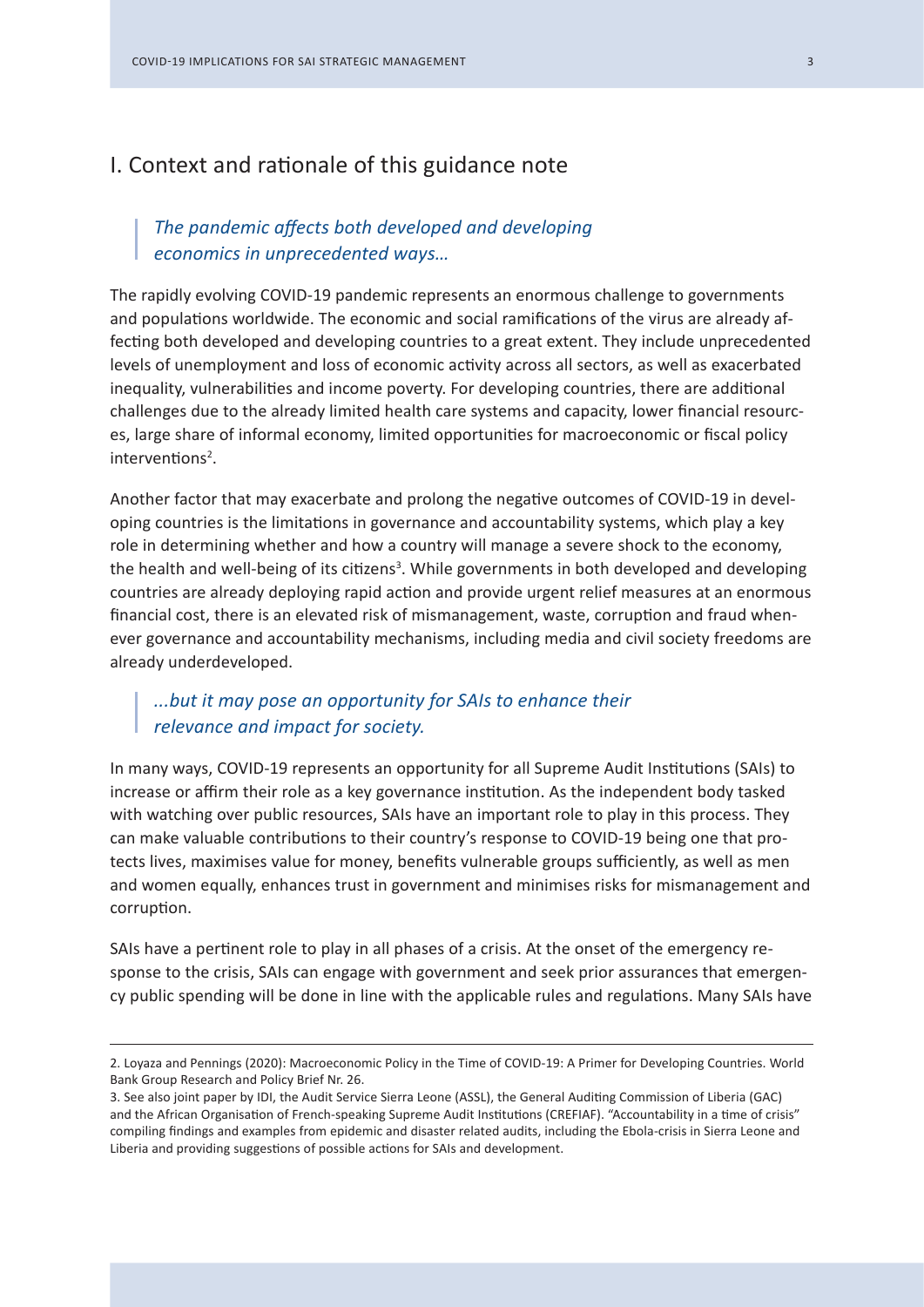already brought out targeted messages and specific measures towards that end<sup>4</sup>. They can also give advice in this time on how public financial management systems and practices can remain sound and accountable.

Later on, through their core audit work, SAIs should work to provide external verification as to whether emergency funds were spent as intended to, or whether critical laws, rules and regulations (for example emergency procurement, infection control, crisis management and information provision) were complied with and implemented correctly. Performance audits on crucial topics such as national crises preparedness plans and systems, health sector and recovery operations efficiency and effectiveness, or the equity and quality of the provision of emergency social assistance are another major area of focus for SAIs in the light of COVID-19.

# *Yet SAIs are also likely to experience serious challenges themselves because of the pandemic...*

On the other hand, SAIs themselves are not immune to the effects of virus. They may face a range of challenges, such as reduced manpower and practical difficulties of working from home without access to systems and files and inability to conduct audits when physical visits are not possible. While these are operational risks, at the strategic level SAIs also face a significant threat of losing relevance. Especially whenever SAIs fail to demonstrate early and proactive action, while observing the special circumstances of the crisis, they may risk being pushed aside as emergency spending often implies diminished or temporarily halted checks and balances of legislative and audit scrutiny of government action.

In the medium term, the increased fiscal pressures due to the need for emergency funding and the grave economic losses will result in lower public sector revenues. As a result, SAIs will likely deal with reduced budgets, similar to other public sector institutions. This is likely to further exacerbate one of the key trade-offs that SAIs face, namely between ensuring legality and staying relevant as institutions. SAIs may face difficult decisions on how, on the one hand, to deliver on their legal mandate, and on the other hand to provide adequate and relevant response measures to COVID-19 from the perspective of independent audit. A reduced budget may also affect the SAI's independence and thus its ability to perform effectively and be relevant.

# *...and will need to enhance their strategic management processes and become more agile.*

SAIs will need to think and act strategically both externally and internally in order to minimise the COVID-19 risks to their institutions and work and capitalise on the significant opportunity to

4. For example, US GAO urged citizens to use their special hotline to report suspected cases of mismanagement of COVID-related emergency spending. SAI New Zealand has provided advice to Treasury and to the Epidemic Response Committee. The Auditor General of South Africa has appeared on TV to emphasise the role of the SAI and offer support to government. SAI Sierra Leone has issued a statement summarising the rules and regulations governing emergency spending and the role of the SAI in this process.

Partners operating in developing and most challenged contexts: https://www.idi.no/en/covid-19-paper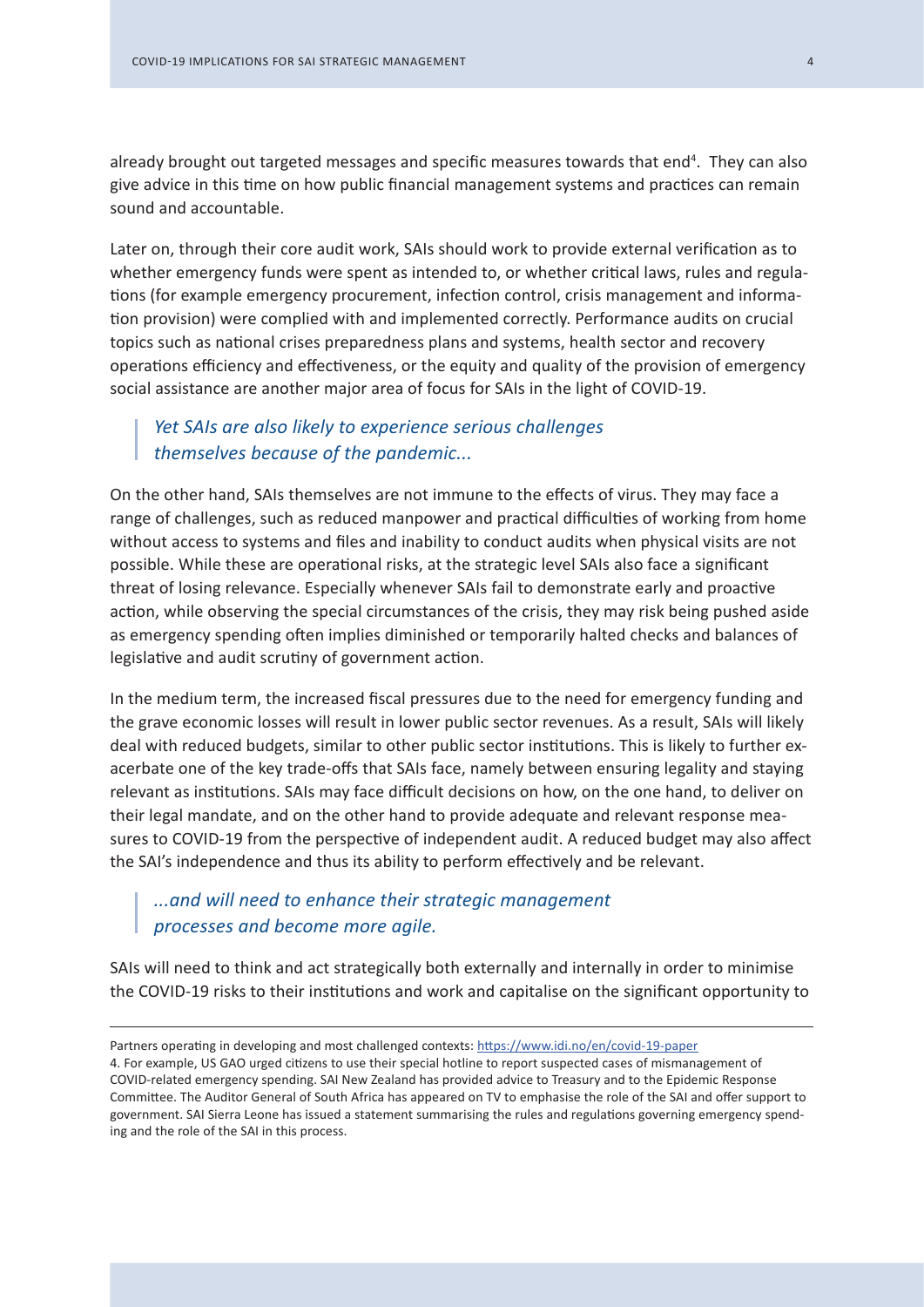enhance their relevance and contribution to improving the lives of the citizens they serve. This will require both adjusting their strategic focus, as well as restructuring operations effectively to tackle the effects of the crisis. One key quality that SAIs will need to develop is strategic and operational agility. This denotes the ability to effectively foresee, identify, respond and adapt to new challenges stemming from their evolving environment.

The objective of this guidance note is therefore to capture the likely implications of the pandemic for SAIs from the perspective of strategic management. Namely, what risks and opportunities, as well as possible strategic and operational choices and changes would SAI management need to undertake in order to ensure it fulfils its mandate, improves its performance and adds value in the context of the COVID-19 crisis.

# II. Stages of SAI response to COVID-19

### **As the COVID-19 pandemic unfolds, several response stages can be distinguished:**



- **Emergency response:** First, SAIs are already dealing with the immediate implications of the crisis- some have been part of a broader public sector shutdown and have discontinued activities, while for a large majority staff has been sent to work from home. The focus in this stage should be on ensuring that whatever work can be done, gets done, without compromising on quality. For SAI leadership, this is also a crucial time to begin engaging externally with key institutional actors.
- **Preparation for new tasks and challenges:** Second, as soon as possible, SAIs will need to start preparing for new tasks and challenges, both operationally and strategically. At the same time, they may be dealing with new tasks, such as real-time audits or providing specialised advice to key stakeholders. Those will require the quick development of new methods and processes. A revision of the current operational plan (including audit plan) will be necessary, but the long-term strategic priorities will likely need to be adjusted as well. In this stage the SAI will need to pave out its long-term response and start developing the methodologies and skills needed to tackle the new audit topics stemming from the pandemic.
- **Finalisation of revised organisational plans:** This should mean that in the third stage, when the situation begins to normalise and people can return to office work, the SAI will be able to navigate the balance between clearing effectively audit backlogs, remaining on track with key capacity development priorities, and at the same time maintaining the focus on the COVID-19 crisis and the SAI's responses to it. Evaluating the internal crisis response, as well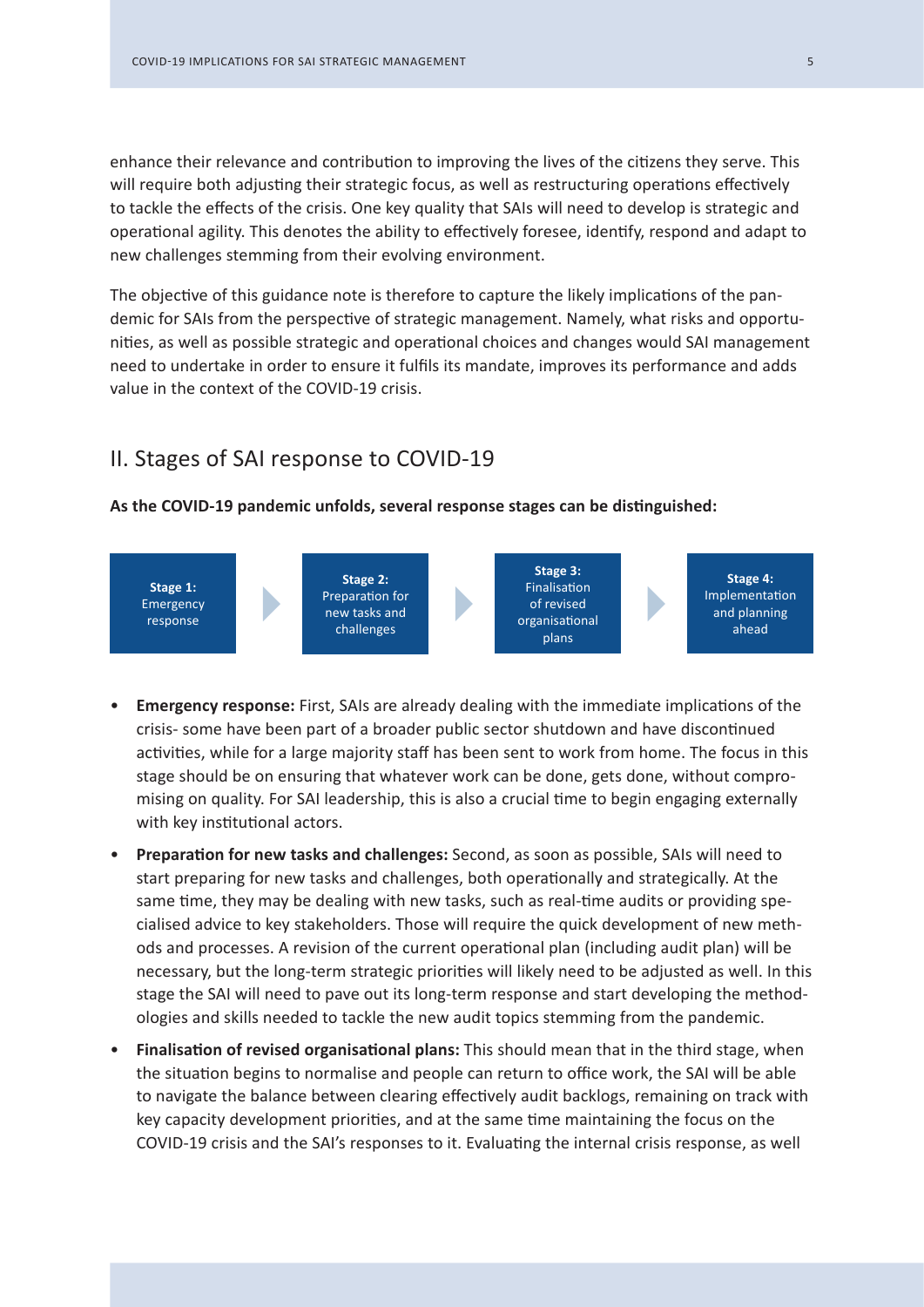ensuring inclusion of a broad group of internal and external stakeholders to provide more relevance and raise awareness of the SAI's new direction and commitments will be key.

• **Implementation and planning ahead:** Fourth, in the longer term, the last stage will be focused on the realisation of the new plans. This is where the SAI will need to ensure that the quality of both its regular and crisis-related work is strong and remains in line with its strategic plan. In this last stage, an additional task will be to focus on agility and crisis prevention in the long run.

The remainder of this guidance reviews the implications for the SAI's governance and strategic management in each of the four stages. It identifies important strategic choices that SAI management will have to make and presents some possible solutions that could be considered.



# III. Stage 1: Emergency response

The large majority of countries worldwide have imposed social distancing measures, most notably working from home and closure of schools in order to deal with containing the spread of the virus. These immediate implications of the crisis call for a first-line response from SAIs.

Public sector institutions, including SAIs, have had send staff to work from home, often on a very short notice. Staff have often not been prepared for this new situation in terms of collecting necessary files and information from office and hard drives. In some SAIs, there are also strict restrictions in terms of being able to remove evidence files from the secure servers and systems. IT and communication equipment and infrastructure may not be sufficient. Ongoing audits, where physical evidence needs to be collected, will be put to a halt. Another challenge encountered in the immediate aftermath of the social distancing measures concerns difficulties in internal coordination when people are not physically together. This can be exacerbated in those countries where internet and phone connections are not widely available, unstable or too expensive. Moreover, many SAI staff have had to combine childcare and work, resulting in a significant reduction in their short-term capacity. In this context, SAI management will have to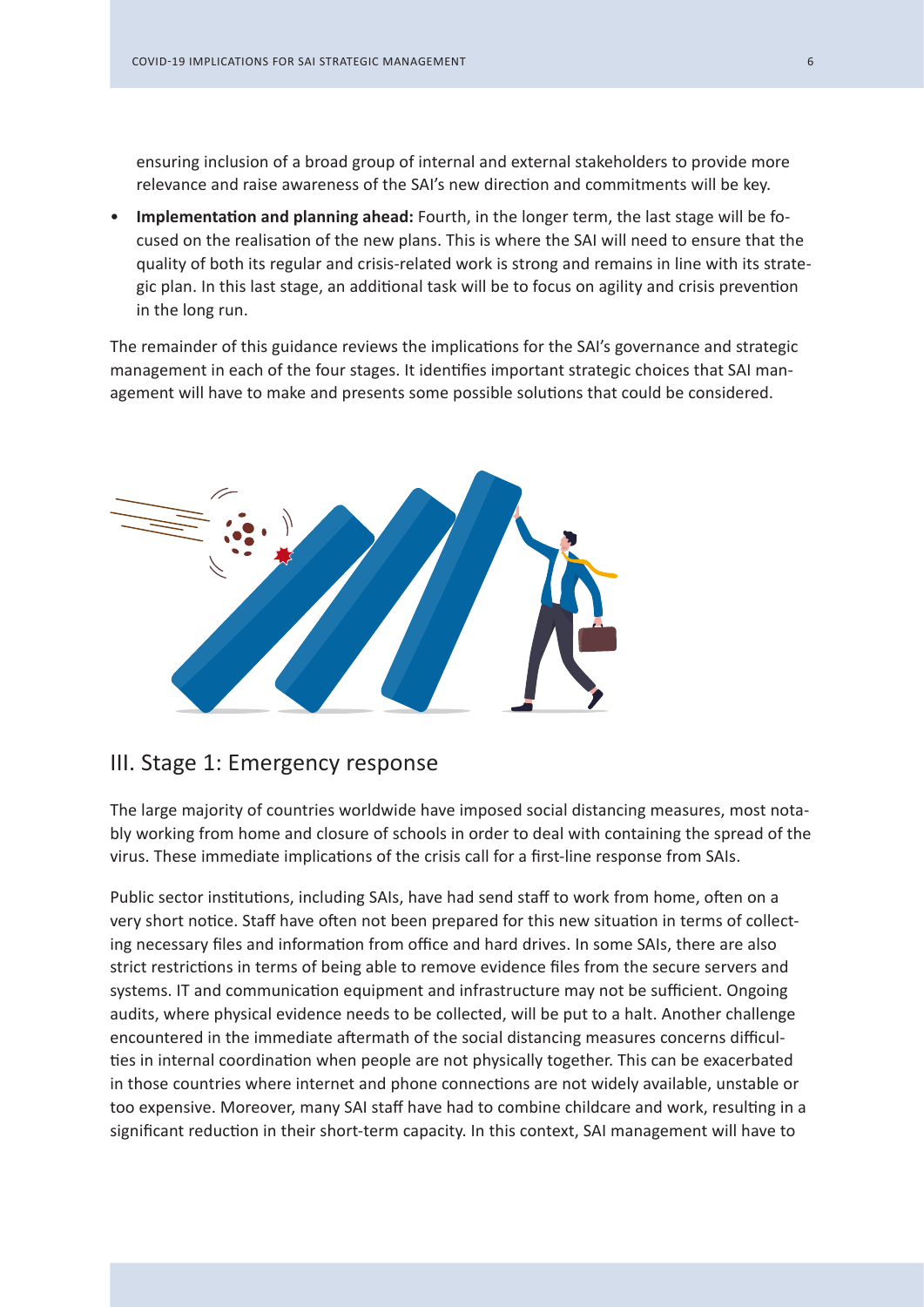balance between the need for vital operations to continue despite reduced capacity, while at the same time it prioritises the health and safety of its staff.

In the external political environment of many SAIs, the immediate implications of the pandemic have related to the expansions of executive power and modifications of the existing check and balances systems to ensure fast handling of emergency spending. The specific threat for SAIs in this context is that they may risk being pushed aside from the current debate on how to minimise corruption risks and ensure sufficient oversight of public resources. This risk will be exacerbated for SAIs operating in environments where checks and balances systems are already underperforming in normal circumstances. Hence, SAIs would need to be proactive and identify opportunities and entry points for staying relevant in this political context. Those would include developing clear and specific communication and key messages in various forms pending on the local context that would enable the SAI to engage externally with confidence and authority on such topics.

| <b>CHALLENGES/ RISKS/ OPPORTUNITIES</b>                                                                                                                                                                                                                                                                                                                                                                                                                                                                                                                                                                         | POTENTIAL STRATEGIC MANAGEMENT<br><b>CHOICES/ DILEMMAS</b>                                                                                                                                                                                                                                                                                                                                                                                                                                                                                                                                                                                                                                                                                                                                                                                                                                                 |
|-----------------------------------------------------------------------------------------------------------------------------------------------------------------------------------------------------------------------------------------------------------------------------------------------------------------------------------------------------------------------------------------------------------------------------------------------------------------------------------------------------------------------------------------------------------------------------------------------------------------|------------------------------------------------------------------------------------------------------------------------------------------------------------------------------------------------------------------------------------------------------------------------------------------------------------------------------------------------------------------------------------------------------------------------------------------------------------------------------------------------------------------------------------------------------------------------------------------------------------------------------------------------------------------------------------------------------------------------------------------------------------------------------------------------------------------------------------------------------------------------------------------------------------|
| Limitations in staff capacity<br>Difficulties in internal coordination<br>Staff likely to be worried and fear for<br>their health and safety<br>Limited access to internal systems and<br>$\bullet$<br>files, e.g. on ongoing audits<br>Lack of IT and equipment<br>$\bullet$<br>External coordination with key stake-<br>$\bullet$<br>holders <i>i.e.</i> Executive and Parliament<br>more difficult<br>Audits are stalled as field visits to<br>clients and access to manual files are<br>impaired<br>SAI cannot deliver on its mandate in<br>$\bullet$<br>the short term due to the immediate<br>limitations | How to ensure health and safety of<br>$\bullet$<br>staff and observe pandemic related<br>social distancing regulations without<br>completely discontinuing work<br>How to ensure an inclusive approach<br>$\bullet$<br>towards expected working capacity of<br>the staff, given their family situation,<br>gender roles, disabilities, economic<br>situation etc<br>How to remain relevant in the con-<br>$\bullet$<br>text of COVID-19 and emphasise key<br>role as a watchdog over key public<br>spending when focus and power are<br>concentrated with the Executive and<br>Parliament's authority to follow up on<br>spending under emergency laws may<br>be impeded<br>How to not compromise the emergen-<br>$\bullet$<br>cy response of the Government, while<br>providing intended users, interested<br>parties and the public with timely re-<br>porting to support accountability and<br>learning |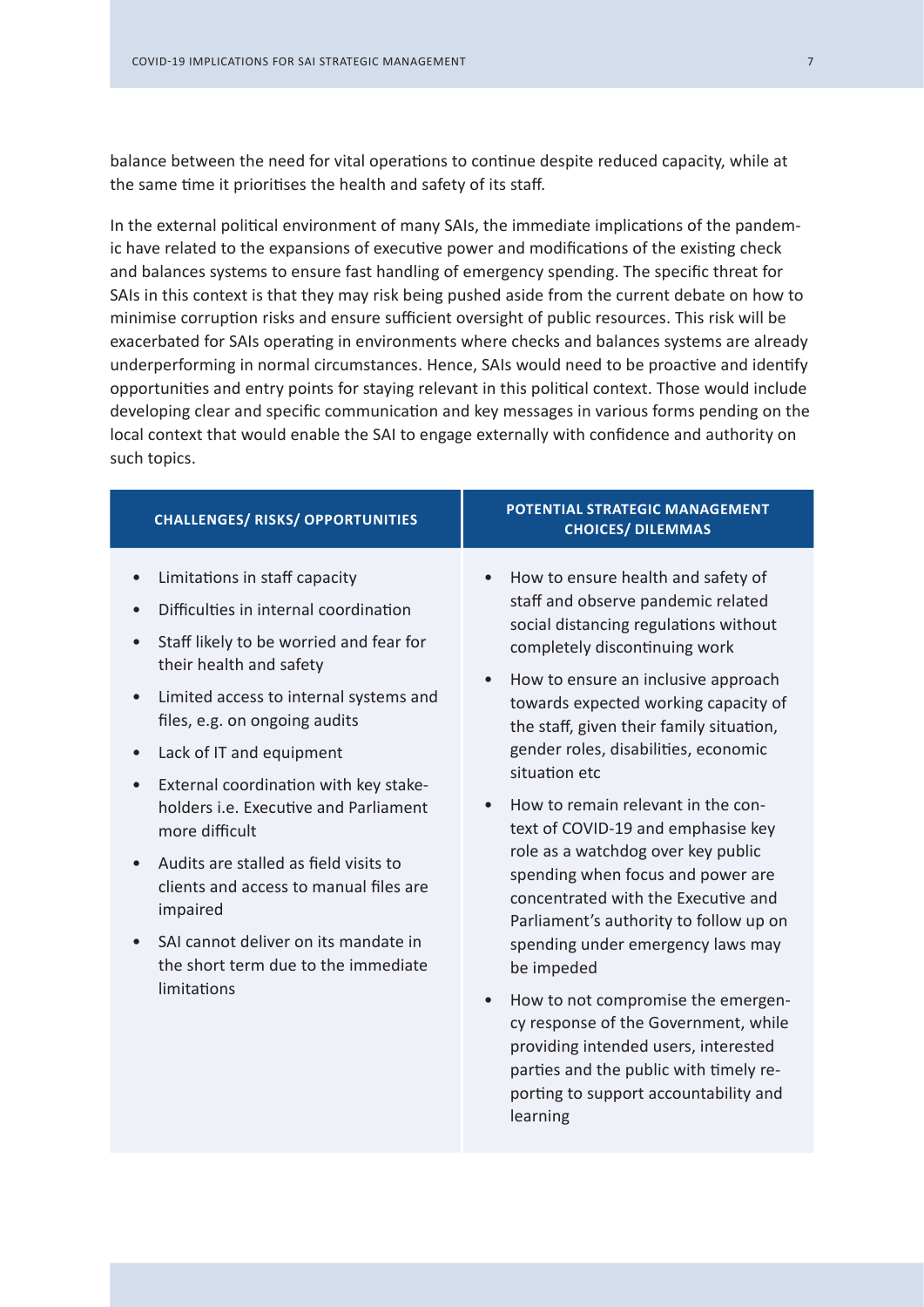#### **POSSIBLE STRATEGIC MANAGEMENT RESPONSES**

#### **Internally:**

- Establish a task force or similar in the SAI to take stock and monitor the various government measures (laws, regulations, policies), ensuring the SAI is abreast of all possible accountability implications of the Executive's COVID-19 response
- Establish a crisis management team, tasked and empowered to manage operational risks
- Map out if there is any work that should, if possible, be continued in this time<sup>5</sup>:
- Maintain regular and clear internal communication to make sure staff are aware on how the organization is shaping its response
- Focus on staff welfare
- Ensure communication and coordination with regional offices
- Test and prepare systems for remote work
- Identify immediate and urgent priorities in this phase, for example by learning from the experience of peers

- Consider bringing out an institutional response as soon as possible, for example issuing a statement on the crisis and the SAI's views and response to media
- Enhance communication and collaboration with Parliament and Executive to ensure that emergency law-related spending processes follow basic requirements
- Communicate to relevant stakeholders any challenges in delivering the mandate in the short term
- If applicable, reach out to development partners and use such channels for coordination, for example in PFM working groups
- Get in touch with development partners regarding ongoing capacity development projects and financing agreements

<sup>5.</sup> See IDI's 3i series on Dealing with SAI Financial, Compliance and Performance Audits (upcoming) in times of COVID-19 that provides detailed information on how what, when and how to audit in depending on the SAI's situation and context here: https://www.idi.no/en/3i-covid-19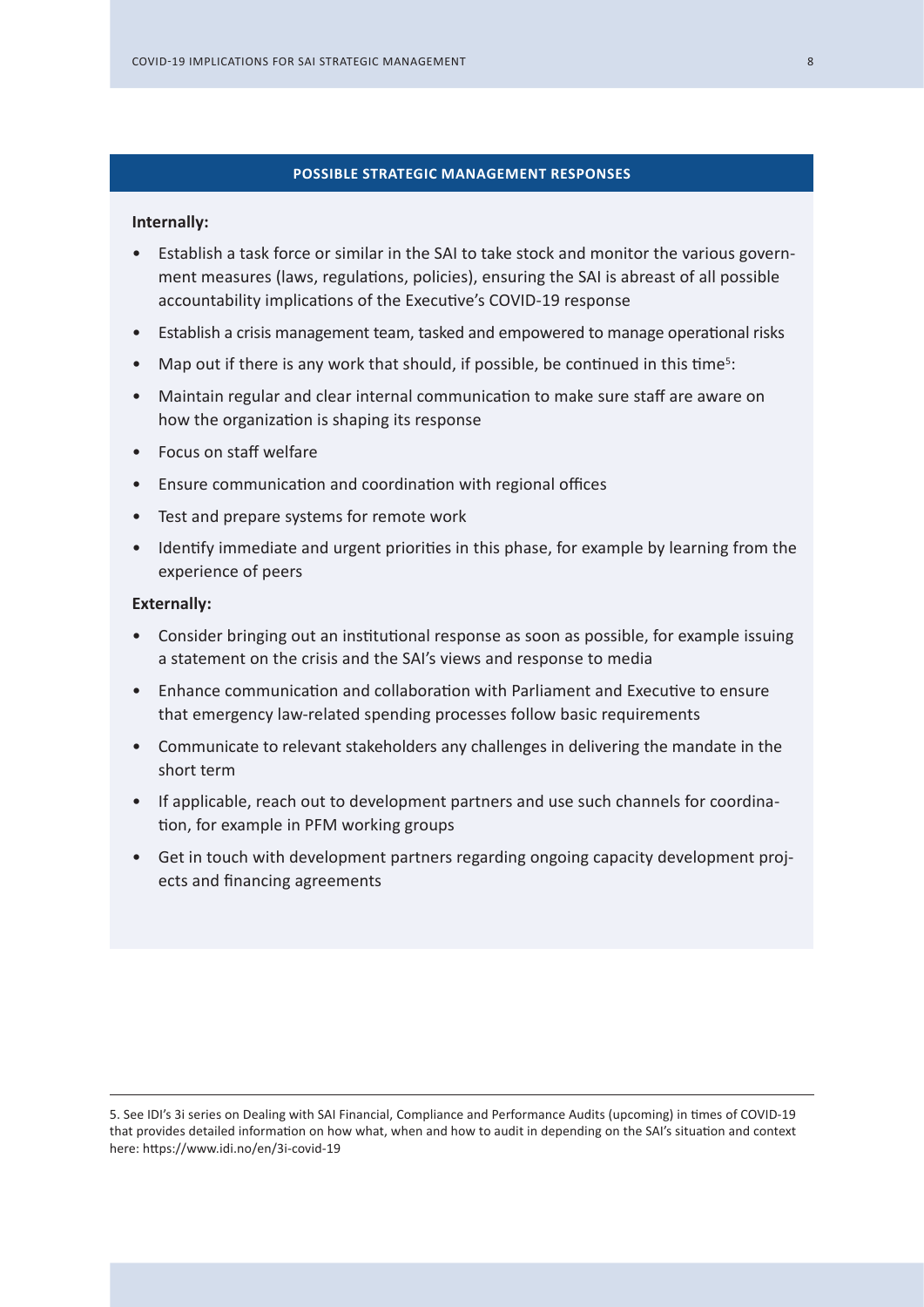

# IV. Stage 2: Preparation for new tasks and challenges

For many SAIs, depending on the severity of the pandemic on the local population and the specific country measures, the need to work from home, or have limited attendance in the office, is likely to continue for a prolonged period of time. It is therefore essential that, as soon as new remote working routines are somewhat established, and as soon as key staff is able to resume activity, be it from home or from the office, the SAI takes a more thorough stock of the current situation. It should assess and start the decision-making process on how its longer-term response to the crisis is going to look like. Starting such work as early as possible is imperative if SAIs want to remain relevant, ensure accountability and play an enhanced role in supporting learning and preparedness for future crises. Given the circumstances, such work and preliminary decision-making will likely be concentrated in the hands of core SAI management staff, whereas broader discussions in the SAI will only be possible once the situation normalises.

Preparing for the new tasks and challenges as a result of COVID-19 that are likely to shape its work for the years to come will require a strategic deliberation. Critically assessing the priorities of the SAI's strategic plan, redrafting operational plans (including the audit plan) and starting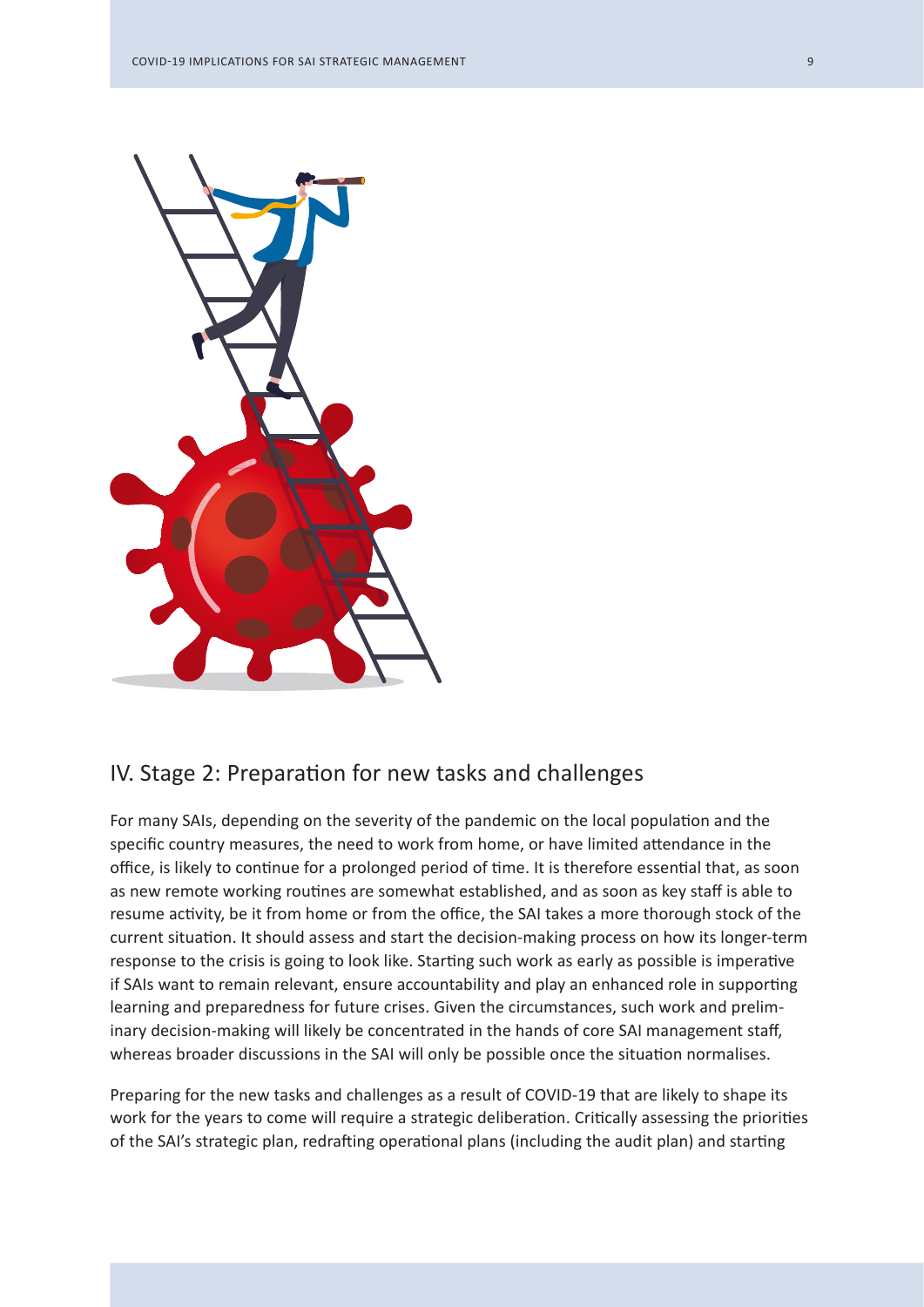the preparatory work on developing specific SAI capacities needed in this situation will be key. For many SAIs, the reprioritisation process will also need to consider a resourcing risk over the medium term due to the negative economic effects of the pandemic and the expected shrinkage of public revenues. However, although the pandemic is likely to have a significant effect on changing strategic and operational priorities for SAIs, due consideration should be payed to not disregard key other priorities that remain valid. Most notably, ensuring quality of audit work, discharging the mandate, leading by example and preserving the progress with ongoing capacity development efforts in the SAI.

| <b>CHALLENGES/ RISKS/ OPPORTUNITIES</b>                                                                                                                                                                                                                                                                                                                                                                                                                                                                                                       | POTENTIAL STRATEGIC MANAGEMENT<br><b>CHOICES/ DILEMMAS</b>                                                                                                                                                                                                                                                                                                                                                                                                                                                                                                                                                                                                                                                                             |  |
|-----------------------------------------------------------------------------------------------------------------------------------------------------------------------------------------------------------------------------------------------------------------------------------------------------------------------------------------------------------------------------------------------------------------------------------------------------------------------------------------------------------------------------------------------|----------------------------------------------------------------------------------------------------------------------------------------------------------------------------------------------------------------------------------------------------------------------------------------------------------------------------------------------------------------------------------------------------------------------------------------------------------------------------------------------------------------------------------------------------------------------------------------------------------------------------------------------------------------------------------------------------------------------------------------|--|
| Difficulty to carry out strategic con-<br>sultations on redefined strategic plan<br>priorities (internal and external)<br>Strong degree of uncertainty on e.g.<br>funding, duration and extent of emer-<br>gency national response<br>Opportunity to draw on past lessons<br>learnt from similar crises on areas<br>that require specific attention, e.g.<br>health system procurement, financial<br>statement<br>Improved IT and communications<br>systems and routines for remote work<br>that may improve efficiency over the<br>long term | How to make thorough strategic and<br>$\bullet$<br>operational level choices given the<br>large degree of uncertainty over how<br>the pandemic will evolve and how it<br>will affect the SAI<br>How to focus staff attention on think-<br>$\bullet$<br>ing ahead and being proactive rather<br>than reactive if communication and<br>coordination still remains challenging<br>How to provide meaningful response<br>$\bullet$<br>to COVID-19 implications if there are<br>restrictions in the SAI's mandate, for<br>example as regards performance au-<br>dits or audits of extra-budgetary funds<br>How to prepare a thorough response<br>$\bullet$<br>if the SAI's efficiency and effectiveness<br>are still affected significantly |  |
| <b>POSSIBLE STRATEGIC MANAGEMENT RESPONSES</b>                                                                                                                                                                                                                                                                                                                                                                                                                                                                                                |                                                                                                                                                                                                                                                                                                                                                                                                                                                                                                                                                                                                                                                                                                                                        |  |

#### **Internally:**

- Review and update the current operational plan(s) on a frequent interval basis given the unfolding situation
- If separate audit, capacity development, HR, communication plans etc. exist, need to review them jointly and get a thorough picture of current SAI operations and plans
- Monitor and keep the SAI risk register (if available) updated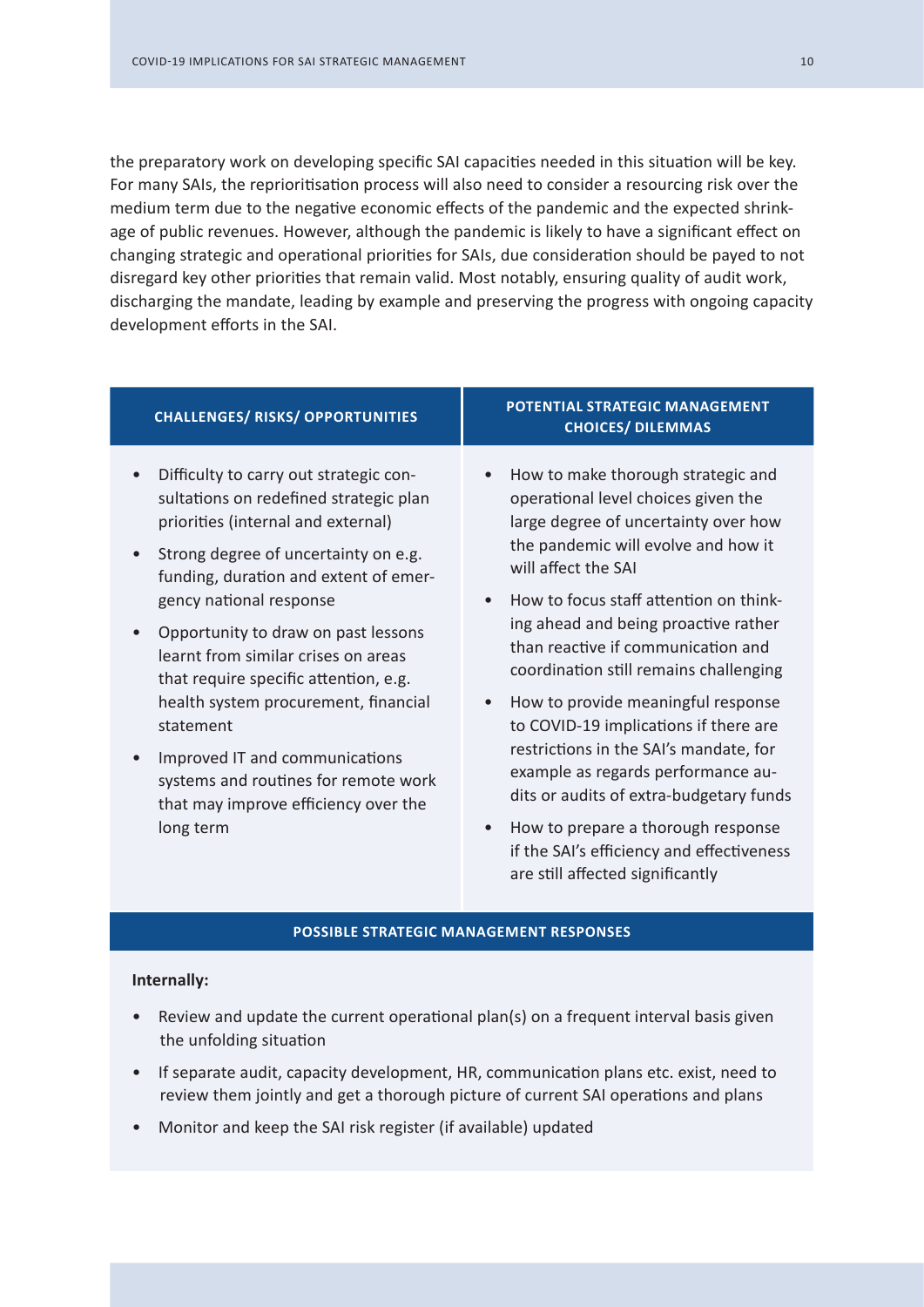- Start assessing more holistically the annual audit plan and the likelihood it can be achieved given the current circumstances
- Task strategic planning team with reviewing the longer-term implications of COVID-19 for the SAI's work
- Examine pre-existing work on relevant topics and possibly national targets that may influence prioritisation
- Stick to key prioritisation principles of relevance and political/ technical/ financial feasibility when revising strategic and operational plans
- Come up with different scenarios, both for the strategic and the operational plan depending on the assessment of risks and implications for the SAI
- Establish capacity needs and gaps in relation to new priorities and start crafting responses: For example, developing new audit methodologies for real-time audits, training of staff, possibility to attract external experts, improving risk and/or crisis management response procedures
- Determine sequencing of audit and capacity development work in light of possible limitations in funding and staffing

- Intensify communication and coordination with key external actors (Executive, internal audit, Parliament, Judiciary, inspectorates/other government oversight functions,) and identify suitable platforms, channels and procedures for communication
- Clarify with Executive basic financial accounting and reporting requirements for ensuring controls of emergency spending comply with expectations for accountability and transparency and ensure this is communicated at all levels of government/ all types of spending agencies
- Initiate of further develop a dialogue with audited entities to arrive at a common understanding and principles/agreement on how to deal with consequences of delays in access to data and audit work that involves these entities
- Keep abreast of changes in PFM environment (esp. procurement, cash and debt management under emergency spending regulations, financial reporting) and consider audit implications
- Scope possibility for obtaining external funding for certain new types of audit, this freeing up resources for other work
- Raise awareness on potential challenges in the legal mandate that may affect ability to provide a meaningful and relevant contribution to dealing with the effects of the pandemic and consider incorporating into the revised SAI strategy a goal focusing on SAI independence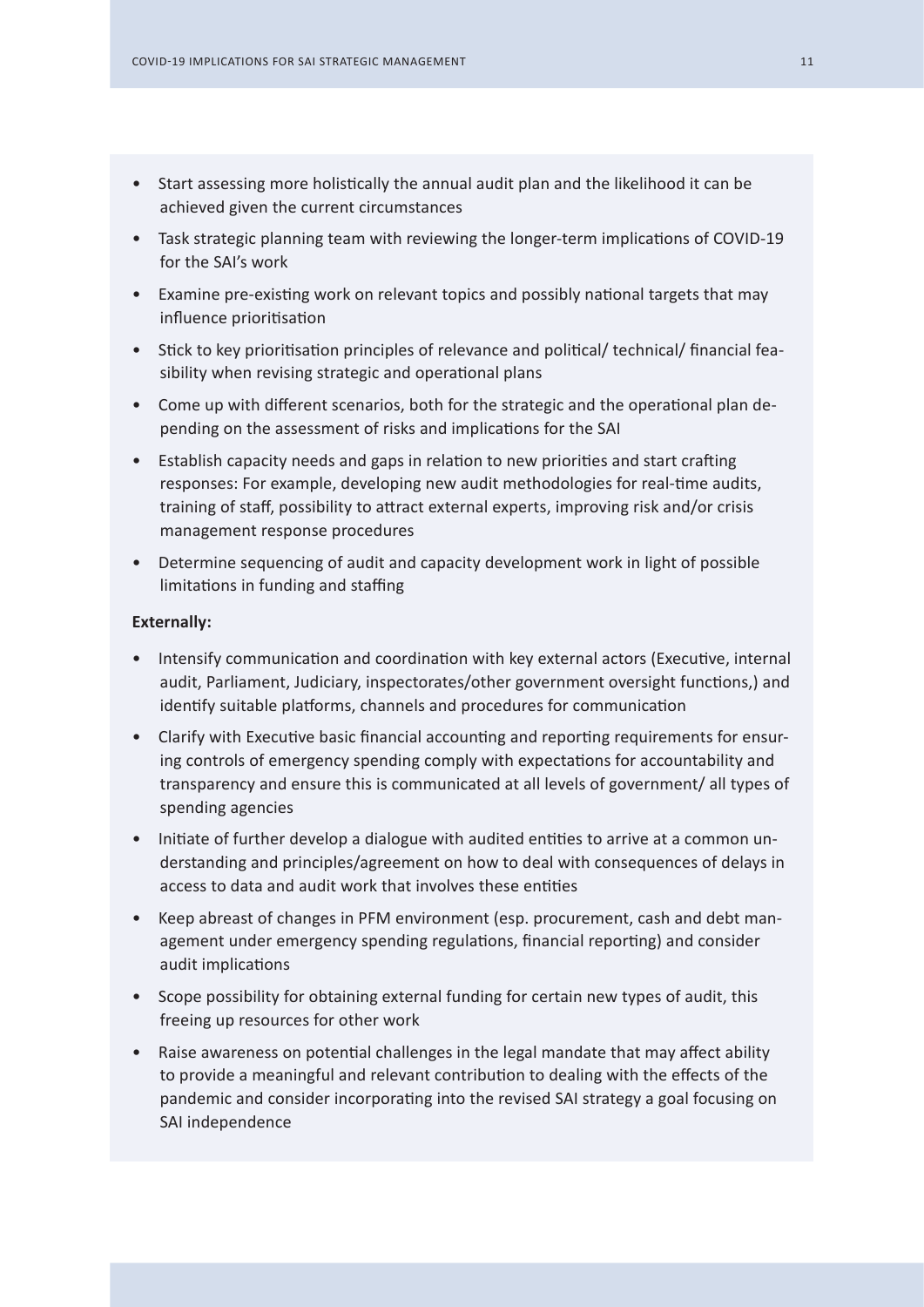

# V. Stage 3: Finalisation of revised organisational plans

Though the timing may vary based on the national response and the severity of the crisis, eventually, the situation caused by COVID-19 is expected to return to a situation now commonly referred to as "the new normal". Social distancing and new ways of working are likely to continue in the medium and even long turn. Once work from the office can resume and the SAI can restart more thorough operations again, it will be time to finalise preparatory activities given the new circumstances and its likely enhanced role in light of the pandemic. In this phase, the SAI will need to decide on its final choices regarding the strategic and operational priorities for the short- to medium term, based on both internal and external consultations. It will have to make hard choices between discharging its mandate to the largest extent possible and shifting scarce resources and staff capacity to potential new audit areas. In solving such dilemmas, SAIs will need to determine if and which part of the work is likely to add the biggest value to the effectiveness, efficiency and accountability of public spending going forward.

| <b>CHALLENGES/ RISKS/ OPPORTUNITIES</b>                                                                                                                                                                               | <b>POTENTIAL STRATEGIC MANAGEMENT</b><br><b>CHOICES/ DILEMMAS</b>                                                                                                 |
|-----------------------------------------------------------------------------------------------------------------------------------------------------------------------------------------------------------------------|-------------------------------------------------------------------------------------------------------------------------------------------------------------------|
| Likely positive effect on motivation<br>and efficiency when people get the<br>opportunity to interact face-to-face<br>A lot of work that had to be discontin-<br>ued due to remote work would need<br>to be picked up | How to balance push to clear audit<br>$\bullet$<br>backlog and focus on new roles and<br>responsibilities in light of the pandem-<br>ic in order to stay relevant |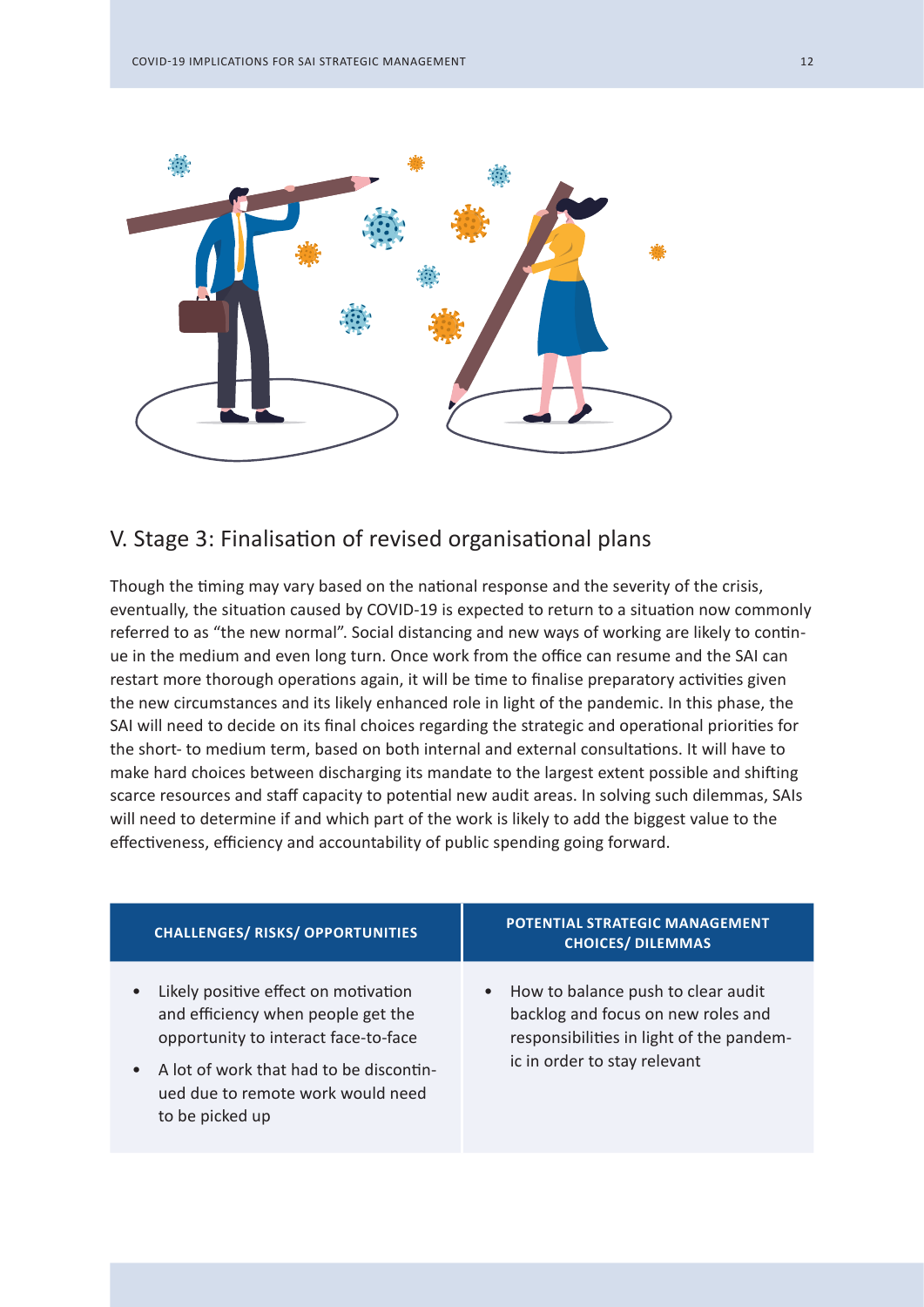- Likely that a significant number of audited entities, having themselves been affected by the crisis in their operations, will not be in an appropriate position (of good faith) to produce the information necessary for the SAI to carry out its mandate. For example, submission of financial statements for financial audit, production of accounts for jurisdictional control, etc.
- Manpower could still be reduced due to, e.g. quarantine measures or, if SAI lacks basic organisational independence, if staff has been shifted to other institutions
- There may be attempts from external stakeholders to interfere or steer audit topic selection
- How to resist temptations to take on too many new and externally appealing tasks and thus negatively affect other important work that may still be relevant, albeit appear less attractive (for example put a very strong focus on one type of audits at the expense of others)
- How to be cognisant of appropriate timing to audit some areas given high stakeholder expectations for timely audits. For example, a comprehensive audit of health care systems done too early may put undue pressure on a system still dealing with the consequence of the pandemic and not yield all results
- How to resist external pressure to carry out requested additional work while still building capacity (e.g. politically motivated requests)
- How to ensure both breadth and depth of response given outstanding capacity gaps and development needs. For example coverage of various audit topics (e.g. health care systems, banking regulations, crisis and/or disaster risk management and response, programs for cash and other assistance) may require recruiting and/or training staff on specific issues

#### **POSSIBLE STRATEGIC MANAGEMENT RESPONSES**

#### **Internally:**

- Identify suitable and effective mechanisms to carry out a more thorough internal consultations on strategic and operational plan priorities, based on the initial decisions taken
- Provide SAI leadership/ management vision on the crisis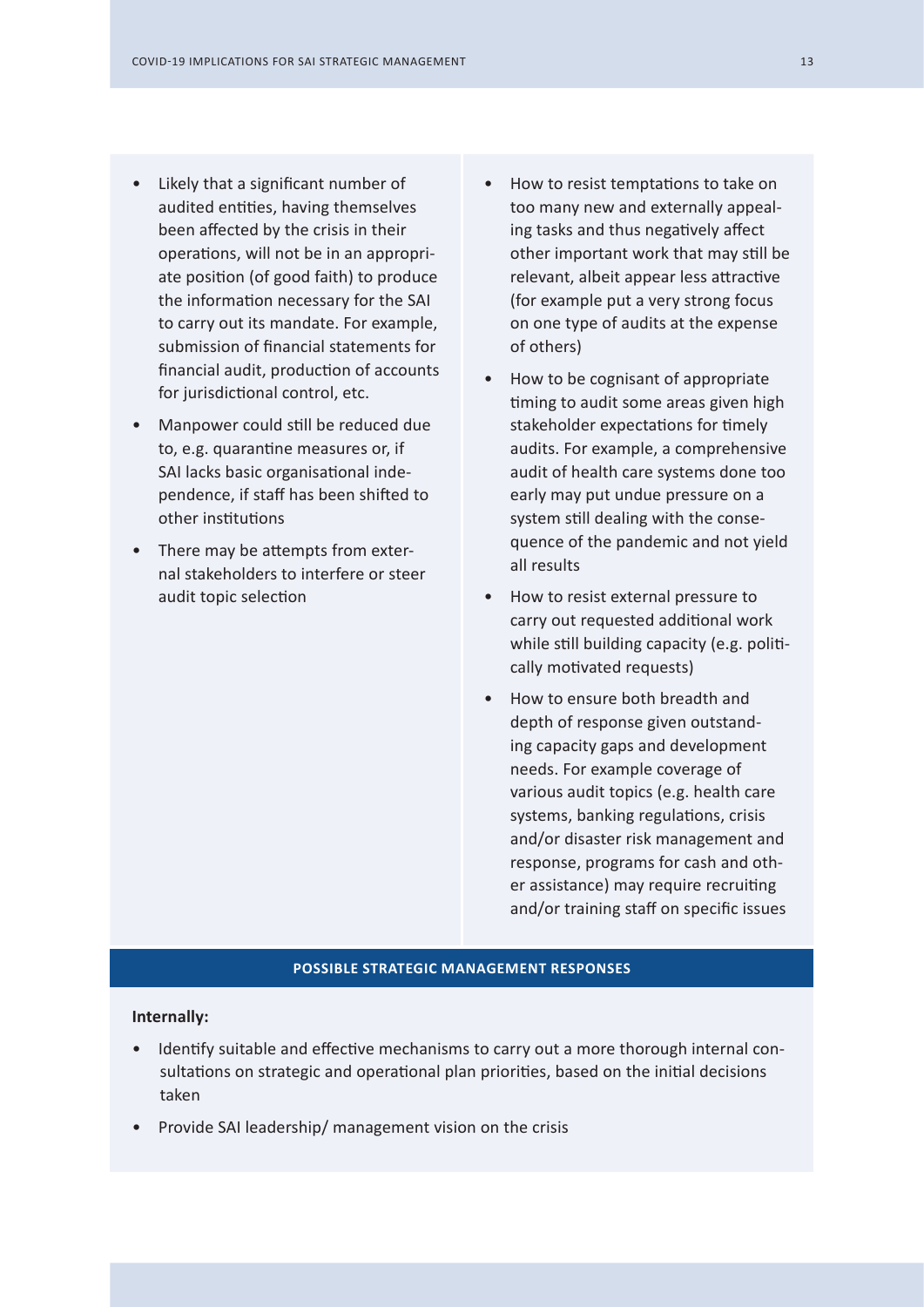- Source staff needs, views and expectations
- Provide final information to all staff and give possibility for questions and answers
- Finalise new strategic and operational plans, incl. annual audit plan for next year and ensure those are communicated both internally and externally
- Ensure SAI's monitoring and reporting systems are in line with the new priorities and that timely performance information is produced to inform decision-making
- Start working on lessons learnt from Phases 1 and 2, for example on improving crisis or risk management policies and procedures in the SAI: seek feedback from responsible units/ task forces etc.

- Seek to carry out a broader key stakeholder consultation, based on pre-selected priorities
- Engage in dialogue with audited entities on planned and postponed audits to take into account their perspectives on revised audit plans, how to deal with postponed audits, and related planning
- If possibly, obtain clarity and assurances on funding situation from development partners
- Communicate and raise awareness in media on the SAI's comprehensive response to COVID-19
- Seek to engage with a wider set of external stakeholders to mobilise support for SAI's new agenda: Media, civil society organisations, interest groups working on topics such as health care or social protection, non-traditional actors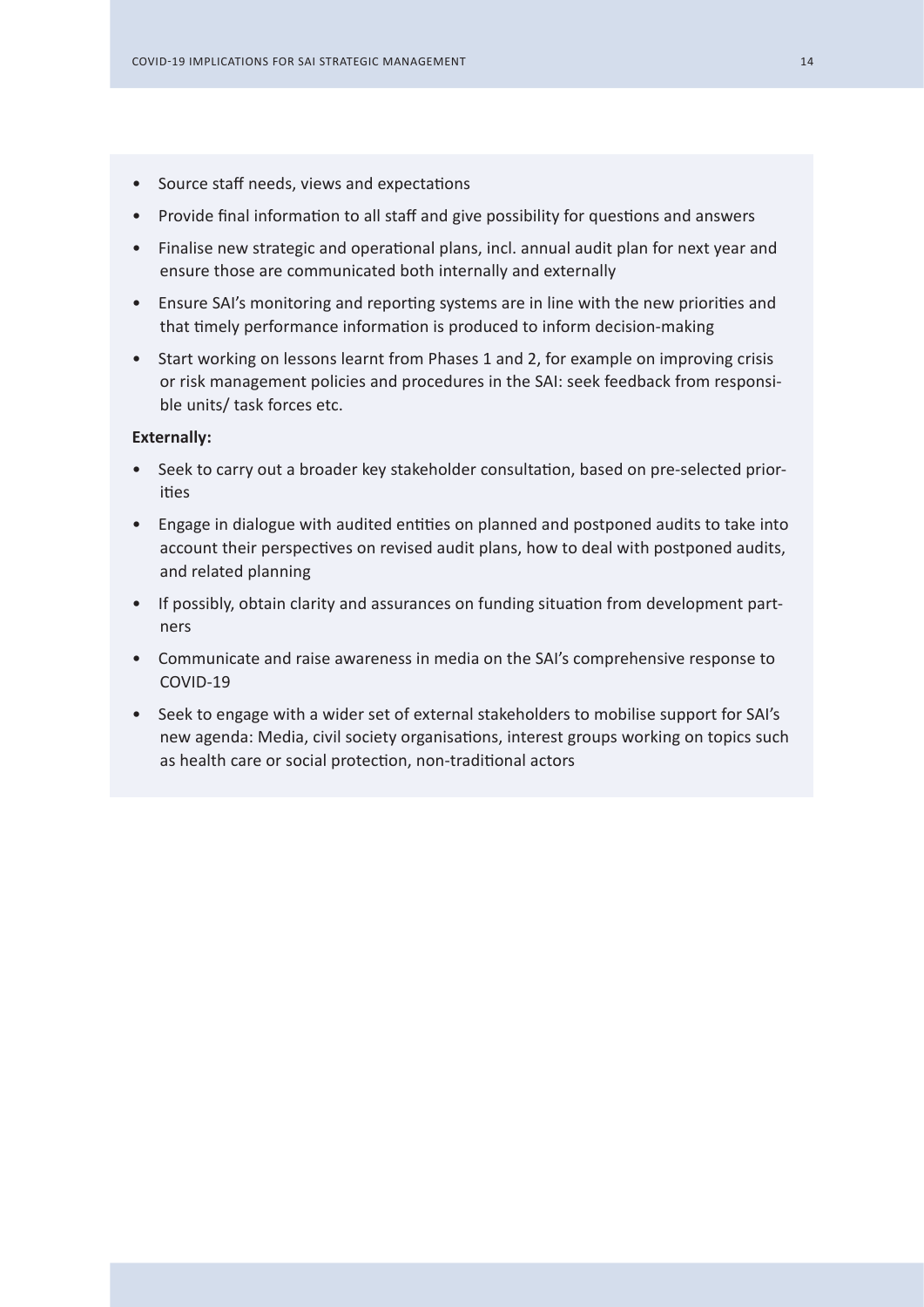

# VI. Stage 4: Implementation and planning ahead

In the longer run, the focus of SAIs will be on ensuring the quality of the implementation of their strategic plans, through a strong and regular operational and monitoring process. In addition, the SAI may consider scaling up communication activities, both related to demonstrating its own achievements and performance, and to enhancing the visibility of its audit work. This will aid the SAI in further building and establishing its image as a relevant institution in the aftermath of the pandemic. Important audit reports and findings will need to be shared, discussed, and wherever possible widely publicised.

Longer-term work should focus especially on ensuring lessons learnt and supporting prevention and mitigation of possible future crises of similar nature. This may involve scaling up audits on topics like crisis management, health and social protection systems, or rescoping existing audits in planning phase, if relevant, to take into account such topics/aspects. As an important principle in any preparedness work is to evaluate measures undertaken during a crisis, the SAI should evaluate its own response and seek to learn from it. Such work would include developing or strengthening relevant mechanisms/plans/other relevant measures with the aim of becoming more resilient towards managing future crises demonstrating the SAI's effort in practice towards being a model organisation on crisis management.

| <b>CHALLENGES/ RISKS/ OPPORTUNITIES</b>                                                             | POTENTIAL STRATEGIC MANAGEMENT<br><b>CHOICES/ DILEMMAS</b>                                                                                                                              |
|-----------------------------------------------------------------------------------------------------|-----------------------------------------------------------------------------------------------------------------------------------------------------------------------------------------|
| SAIs may continue facing challenges<br>$\bullet$<br>with financial and human resource<br>challenges | How to ensure objectivity and inde-<br>$\bullet$<br>pendence of all SAI work and reporting<br>How to maximise opportunities for<br>$\bullet$<br>learning across different types of work |